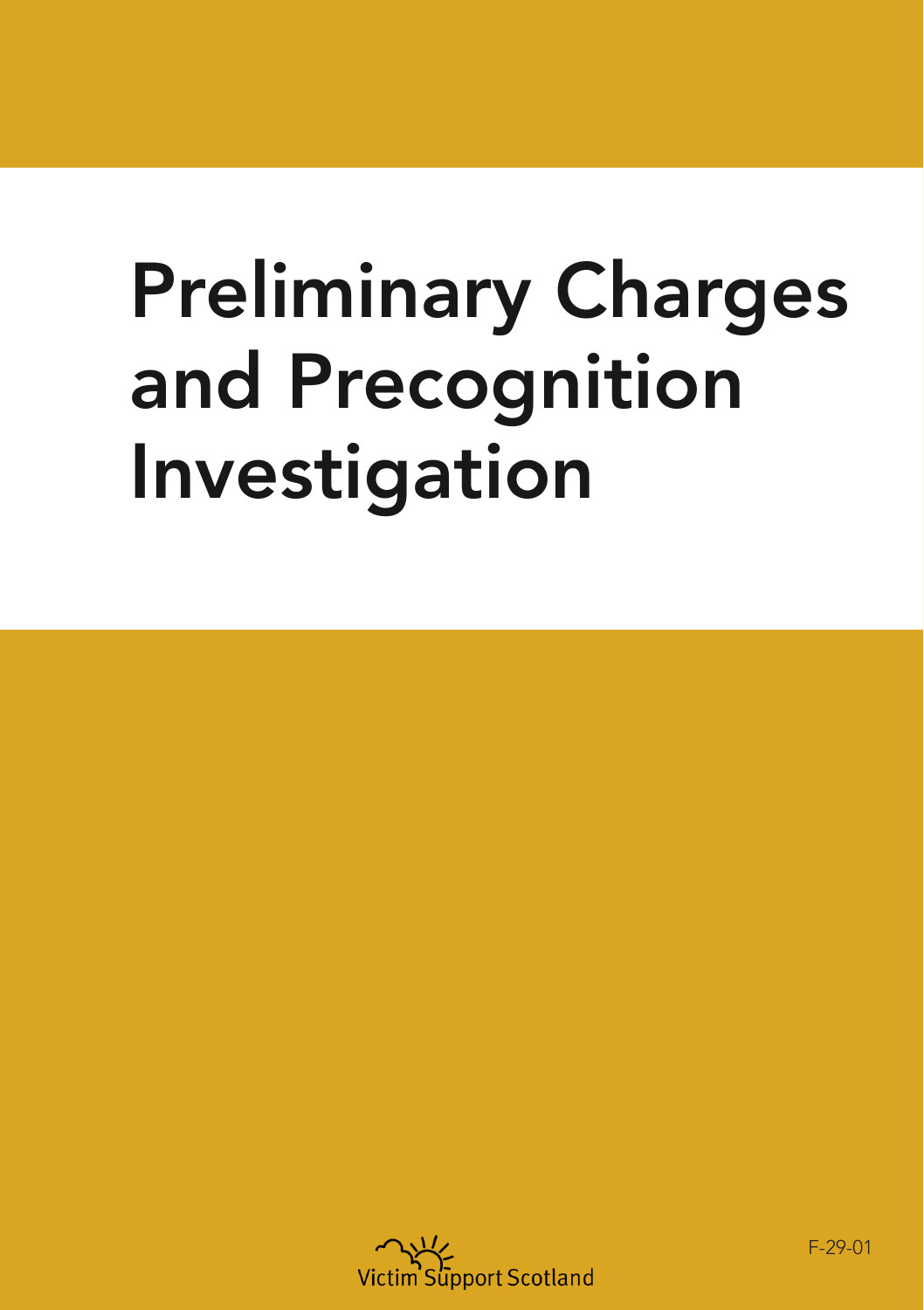## Preliminary charges

Preliminary charges are the initial charges that an accused person faces. These may change following the precognition investigation.

When an accused person is charged with murder or culpable homicide their first appearance in court will be in private. They will be given a document (called a petition) that tells them what initial charge they will face. This is called "appearing on petition" and it will take place in the sheriff court in the area where the crime was committed.

At this first appearance, the solicitor for the accused will usually state that the accused "makes no plea or declaration".

The accused will then be ready for trial. The accused may be given bail or kept in custody (prison or a Young Offender's Institute) between court hearings.